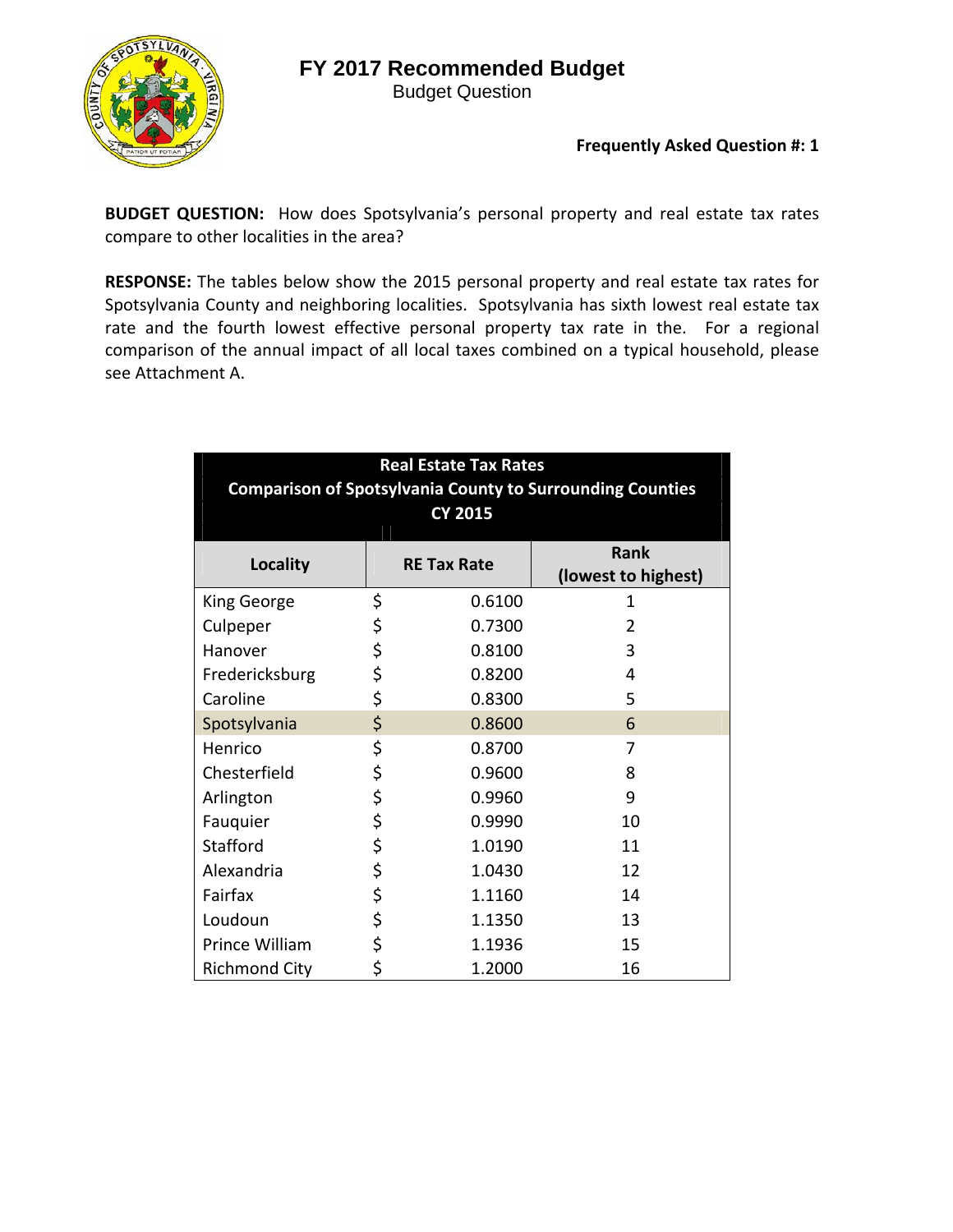## **FY 2017 Recommended Budget**

Budget Question

| <b>Personal Property Tax Rates</b>                               |                    |                            |                       |                             |  |  |  |  |  |  |
|------------------------------------------------------------------|--------------------|----------------------------|-----------------------|-----------------------------|--|--|--|--|--|--|
| <b>Comparison of Spotsylvania County to Surrounding Counties</b> |                    |                            |                       |                             |  |  |  |  |  |  |
| <b>CY 2015</b>                                                   |                    |                            |                       |                             |  |  |  |  |  |  |
| <b>Locality</b>                                                  | <b>PP Tax Rate</b> | <b>Assessment</b><br>Ratio | <b>Effective Rate</b> | Rank<br>(lowest to highest) |  |  |  |  |  |  |
| Stafford                                                         | \$6.61             | 40%                        | \$2.644               | 1                           |  |  |  |  |  |  |
| Fredericksburg                                                   | \$3.40             | 90%                        | \$3.060               | 2                           |  |  |  |  |  |  |
| King George                                                      | \$3.25             | 100%                       | \$3.250               | 3                           |  |  |  |  |  |  |
| Spotsylvania                                                     | \$6.73             | 50%                        | \$3.365               | $\overline{4}$              |  |  |  |  |  |  |
| Culpeper                                                         | \$3.50             | 100%                       | \$3.500               | 5                           |  |  |  |  |  |  |
| Henrico                                                          | \$3.50             | 100%                       | \$3.500               | 6                           |  |  |  |  |  |  |
| Hanover                                                          | \$3.57             | 100%                       | \$3.570               | 7                           |  |  |  |  |  |  |
| Chesterfield                                                     | \$3.60             | 100%                       | \$3.600               | 8                           |  |  |  |  |  |  |
| <b>Richmond City</b>                                             | \$3.70             | 100%                       | \$3.700               | 9                           |  |  |  |  |  |  |
| Prince William                                                   | \$3.70             | 100%                       | \$3.700               | 10                          |  |  |  |  |  |  |
| Caroline                                                         | \$3.80             | 100%                       | \$3.800               | 11                          |  |  |  |  |  |  |
| Loudoun                                                          | \$4.20             | 100%                       | \$4.200               | 12                          |  |  |  |  |  |  |
| Fairfax                                                          | \$4.57             | 100%                       | \$4.570               | 13                          |  |  |  |  |  |  |
| Fauquier                                                         | \$4.65             | 100%                       | \$4.650               | 14                          |  |  |  |  |  |  |
| Alexandria                                                       | \$5.00             | 100%                       | \$5.000               | 15                          |  |  |  |  |  |  |
| Arlington                                                        | \$5.00             | 100%                       | \$5.000               | 16                          |  |  |  |  |  |  |